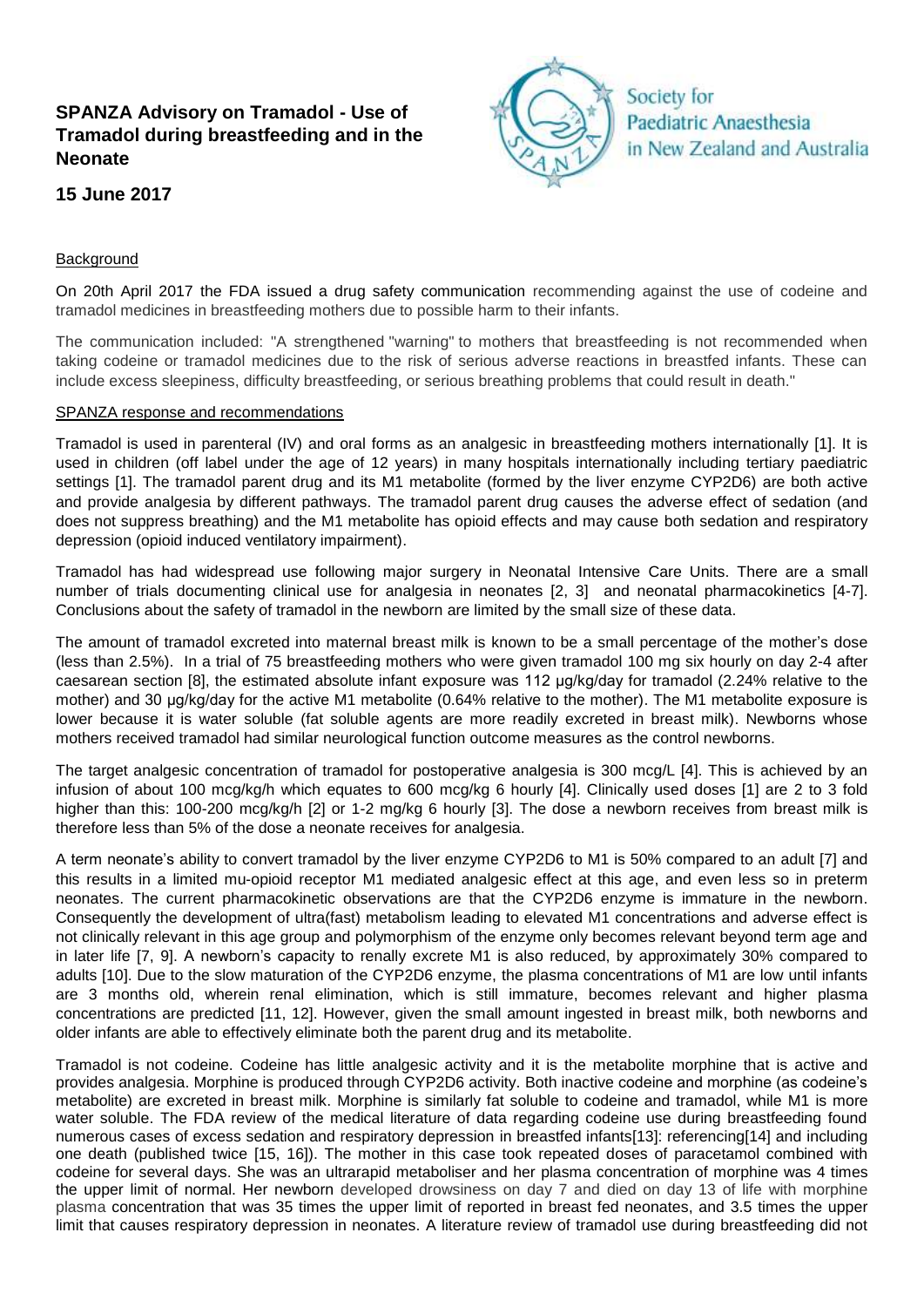reveal any similar cases of adverse events. While both Tramadol and its M1 metabolite are present in breast milk, there is no evidence that it has the same risks associated with ultra-rapid metabolism as codeine suggested by the FDA statement [\[13\]](#page-2-10).



Importantly, full agonist opioids such as oxycodone and codeine are reported to have high rates of sedative effect in both the mothers using it postpartum and central nervous system depression in their breastfed neonates[\[17\]](#page-2-14). If this contraindication is adopted for tramadol, it is likely to lead to increased full agonist opioid prescription for peripartum analgesia, with possible increased risk to the breastfed newborn. More comparative data is required to determine the relative safety of the various opioid analgesics available for prescription in this setting.

# **The panel's conclusions regarding tramadol in breast feeding mothers are**

- 1. Maternal tramadol use results in small amounts of active parent drug tramadol and even smaller amounts of the active metabolite (M1) being ingested by the breastfed newborn.
- 2. The newborn's liver is able to effectively metabolise this low dose of tramadol.
- 3. The newborn's kidneys are able to eliminate the low dose of M1 metabolite.
- 4. The concentrations of tramadol and M1 metabolite are less than 5% of the neonates plasma concentrations after an analgesic dose or infusion is administered and thus sedation and suppression of the breastfed newborn's breathing is very unlikely.

### **Recommendations**

- 1. Tramadol should remain a part of the multimodal analgesic regime in breast feeding mothers postpartum
- 2. Tramadol is safer in this setting than other opioids (including codeine) that are also excreted in the breast milk.
- 3. The alternatives to tramadol, for example oxycodone and morphine, are more likely than Tramadol and its M1 metabolite to cause sedation and respiratory depression (opioid induced ventilatory impairment) in the newborn.
- 4. The warning against use in breast feeding mothers applied to codeine (whose active metabolite formed by CYP2D6 is morphine) should not be applied to tramadol.
- 5. More comparative data is required to determine the relative safety of the various opioid analgesics available for prescription in this setting.

# **A SPANZA review panel have liaised and include:**

Assoc Prof Greta Palmer Department of Paediatric Anaesthesia and Pain Management, Royal Children's Hospital, Parkville, Australia

Prof Brian Anderson, Department of Anaesthesiology, Faculty of Medicine and Health Science, University of Auckland, New Zealand

Prof Karel Allegaert, Intensive Care and Department of Pediatric Surgery and Neonatology, Erasmus MC Sophia Children's Hospital, Rotterdam, the Netherlands; Department of Development and Regeneration KU Leuven, Leuven, Belgium

Dr Michael Paech, Department of Anaesthesia and Pain Medicine, King Edward Memorial Hospital, Perth, Australia

#### **Other relevant documents**

http://www.spanza.org.au/images/17\_05\_SPANZA\_Advisory\_on\_Tramadol\_31\_May\_2017.pdf SPANZA's statement on the use of Tramadol in children having tonsillectomy under the age of 18 years in May 2017 in response to the new FDA contraindication

FDA Drug Safety Communication: Use of Codeine and Tramadol Products in Breastfeeding Women - Questions and Answers. (April 2017) [\(https://www.fda.gov/Drugs/DrugSafety/ucm118113.htm\)](https://www.fda.gov/Drugs/DrugSafety/ucm118113.htm)

FDA Drug Safety Communication: FDA restricts use of prescription codeine pain and cough medicines and tramadol pain medicines in children; recommends against use in breastfeeding women (April 20th 2017). (https:/[/www.fda.gov/Drugs/DrugSafety/ucm549679.htm\)](http://www.fda.gov/Drugs/DrugSafety/ucm549679.htm))